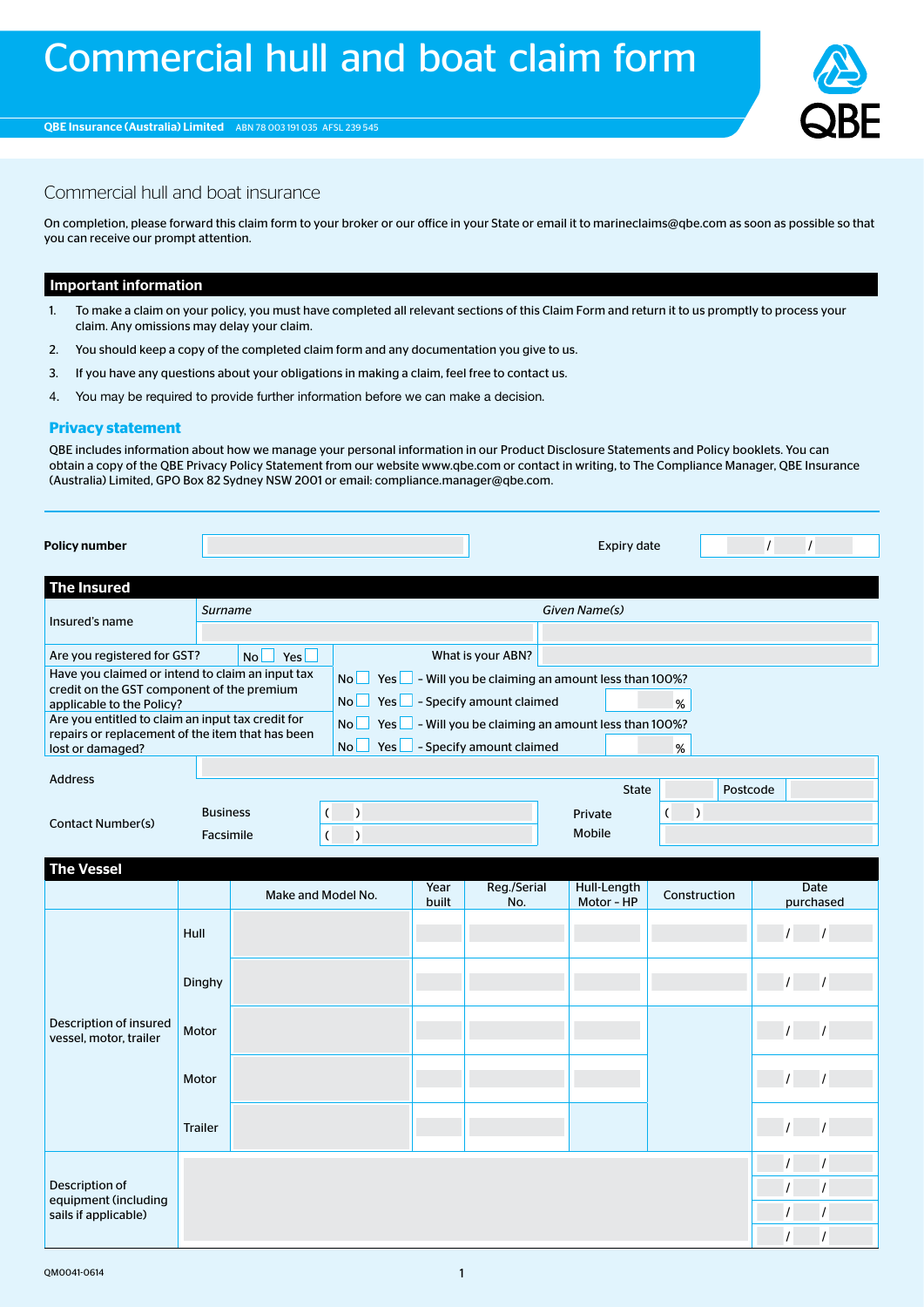| <b>The Vessel (continued)</b>                                                                                           |                                                                               |           |                      |                                              |      |                  |                                |          |                                                          |                    |                    |                       |                    |
|-------------------------------------------------------------------------------------------------------------------------|-------------------------------------------------------------------------------|-----------|----------------------|----------------------------------------------|------|------------------|--------------------------------|----------|----------------------------------------------------------|--------------------|--------------------|-----------------------|--------------------|
| Name of vessel                                                                                                          |                                                                               |           |                      |                                              |      |                  |                                |          |                                                          |                    |                    |                       |                    |
|                                                                                                                         | Is the vessel financially encumbered?                                         |           |                      |                                              |      |                  |                                |          |                                                          |                    | $No \Box Yes \Box$ |                       |                    |
| Finance                                                                                                                 | If 'Yes', please give name and address of finance company                     |           |                      |                                              |      |                  |                                |          |                                                          |                    |                    |                       |                    |
|                                                                                                                         |                                                                               |           |                      |                                              |      |                  |                                |          |                                                          |                    |                    |                       |                    |
|                                                                                                                         |                                                                               |           |                      |                                              |      |                  |                                |          | State                                                    |                    | Postcode           |                       |                    |
| <b>The Loss/Incident</b>                                                                                                |                                                                               |           |                      |                                              |      |                  |                                |          |                                                          |                    |                    |                       |                    |
|                                                                                                                         |                                                                               |           |                      |                                              |      |                  |                                |          |                                                          |                    |                    |                       |                    |
|                                                                                                                         | When did loss/incident occur?                                                 |           |                      |                                              | Date |                  |                                | $\prime$ | $\prime$                                                 | Time               | am or              |                       | pm                 |
| Particulars of loss/incident                                                                                            | Speed of vessel                                                               |           |                      |                                              |      |                  |                                |          |                                                          |                    |                    |                       |                    |
|                                                                                                                         | Where did the loss/incident occur?<br>For what purpose was vessel being used? |           |                      |                                              |      |                  |                                |          |                                                          |                    |                    |                       |                    |
|                                                                                                                         | Person                                                                        |           |                      |                                              |      |                  |                                |          |                                                          |                    |                    |                       |                    |
| Who was in control of                                                                                                   | <b>Address</b>                                                                |           |                      |                                              |      |                  |                                |          |                                                          |                    |                    |                       |                    |
| vessel at time of loss/<br>incident                                                                                     |                                                                               |           |                      |                                              |      |                  |                                |          | State                                                    |                    | Postcode           |                       |                    |
|                                                                                                                         | Age                                                                           |           |                      | Telephone No.                                |      | $\overline{(\ }$ | $\lambda$                      |          |                                                          |                    |                    |                       |                    |
| Boat driver's licence                                                                                                   | Licence No.                                                                   |           |                      |                                              |      |                  |                                |          | Attach copy on submission                                | <b>Expiry Date</b> | $\mathcal{L}$      | $\prime$              |                    |
| State name and address of                                                                                               | Person                                                                        |           |                      |                                              |      |                  |                                |          | Telephone No.                                            | $\overline{(\ }$   | $\mathcal{C}$      |                       |                    |
| any independent witness                                                                                                 | <b>Address</b>                                                                |           |                      |                                              |      |                  |                                |          |                                                          |                    |                    |                       |                    |
| to incident                                                                                                             |                                                                               |           |                      |                                              |      |                  |                                |          | State                                                    |                    | Postcode           |                       |                    |
| How did loss/damage occur (include wind direction, tide, course of vessel(s), weather)? (Additional space on back page) |                                                                               |           |                      |                                              |      |                  |                                |          |                                                          |                    |                    |                       |                    |
|                                                                                                                         |                                                                               |           |                      |                                              |      |                  |                                |          |                                                          |                    |                    |                       |                    |
|                                                                                                                         |                                                                               |           |                      |                                              |      |                  |                                |          |                                                          |                    |                    |                       |                    |
|                                                                                                                         |                                                                               |           |                      |                                              |      |                  |                                |          |                                                          |                    |                    |                       |                    |
|                                                                                                                         |                                                                               |           |                      |                                              |      |                  |                                |          |                                                          |                    |                    |                       |                    |
| Diagram of circumstances (Please include photographs if possible)                                                       |                                                                               |           |                      | Please attach image to email upon submission |      |                  |                                |          |                                                          |                    |                    |                       |                    |
|                                                                                                                         |                                                                               |           |                      |                                              |      |                  |                                |          |                                                          |                    |                    |                       |                    |
| Was vessel in a race?                                                                                                   | $No \Box Yes$                                                                 |           | <b>Details</b>       |                                              |      |                  |                                |          |                                                          |                    |                    |                       |                    |
| Protest lodged (if applicable)?                                                                                         |                                                                               | No l      | Yes                  | Where can vessel be inspected?               |      |                  |                                |          |                                                          |                    |                    |                       |                    |
|                                                                                                                         |                                                                               |           |                      |                                              |      |                  |                                |          |                                                          |                    |                    |                       |                    |
| <b>Address</b>                                                                                                          |                                                                               |           |                      |                                              |      |                  |                                |          | State                                                    |                    | Postcode           |                       |                    |
| Telephone No.                                                                                                           | $\overline{(\ }$                                                              | $\lambda$ |                      |                                              |      |                  |                                |          | If property lost/stolen, has it been reported to police? |                    | $\overline{I}$     | <b>No</b><br>$\prime$ | Yes                |
| <b>Police Station</b><br><b>Police Officer</b>                                                                          |                                                                               |           | Time reported<br>am/ |                                              |      |                  | Date reported<br>pm Report No. |          |                                                          |                    |                    |                       |                    |
| What steps were taken to minimise loss/damage?                                                                          |                                                                               |           |                      |                                              |      |                  |                                |          |                                                          |                    |                    |                       |                    |
|                                                                                                                         |                                                                               |           |                      |                                              |      |                  |                                |          |                                                          |                    |                    |                       |                    |
|                                                                                                                         |                                                                               |           |                      |                                              |      |                  |                                |          |                                                          |                    |                    |                       |                    |
|                                                                                                                         |                                                                               |           |                      |                                              |      |                  |                                |          |                                                          |                    |                    |                       |                    |
| Have you ever:                                                                                                          |                                                                               |           |                      |                                              |      |                  |                                |          |                                                          |                    |                    |                       |                    |
| had previous claims?<br>a)                                                                                              |                                                                               |           |                      |                                              |      |                  |                                |          |                                                          |                    |                    |                       | $No \Box Yes \Box$ |
| <b>Details</b>                                                                                                          |                                                                               |           |                      |                                              |      |                  |                                |          |                                                          |                    |                    |                       |                    |
|                                                                                                                         |                                                                               |           |                      |                                              |      |                  |                                |          |                                                          |                    |                    |                       |                    |
| been refused insurance?<br>b)                                                                                           |                                                                               |           |                      |                                              |      |                  |                                |          |                                                          |                    |                    | No                    | Yes                |
| <b>Details</b>                                                                                                          |                                                                               |           |                      |                                              |      |                  |                                |          |                                                          |                    |                    |                       |                    |
|                                                                                                                         |                                                                               |           |                      |                                              |      |                  |                                |          |                                                          |                    |                    |                       |                    |
| been charged/convicted of any offence?<br>C)                                                                            |                                                                               |           |                      |                                              |      |                  |                                |          |                                                          |                    |                    | <b>No</b>             | Yes                |
| <b>Details</b>                                                                                                          |                                                                               |           |                      |                                              |      |                  |                                |          |                                                          |                    |                    |                       |                    |
|                                                                                                                         |                                                                               |           |                      |                                              |      |                  |                                |          |                                                          |                    |                    |                       |                    |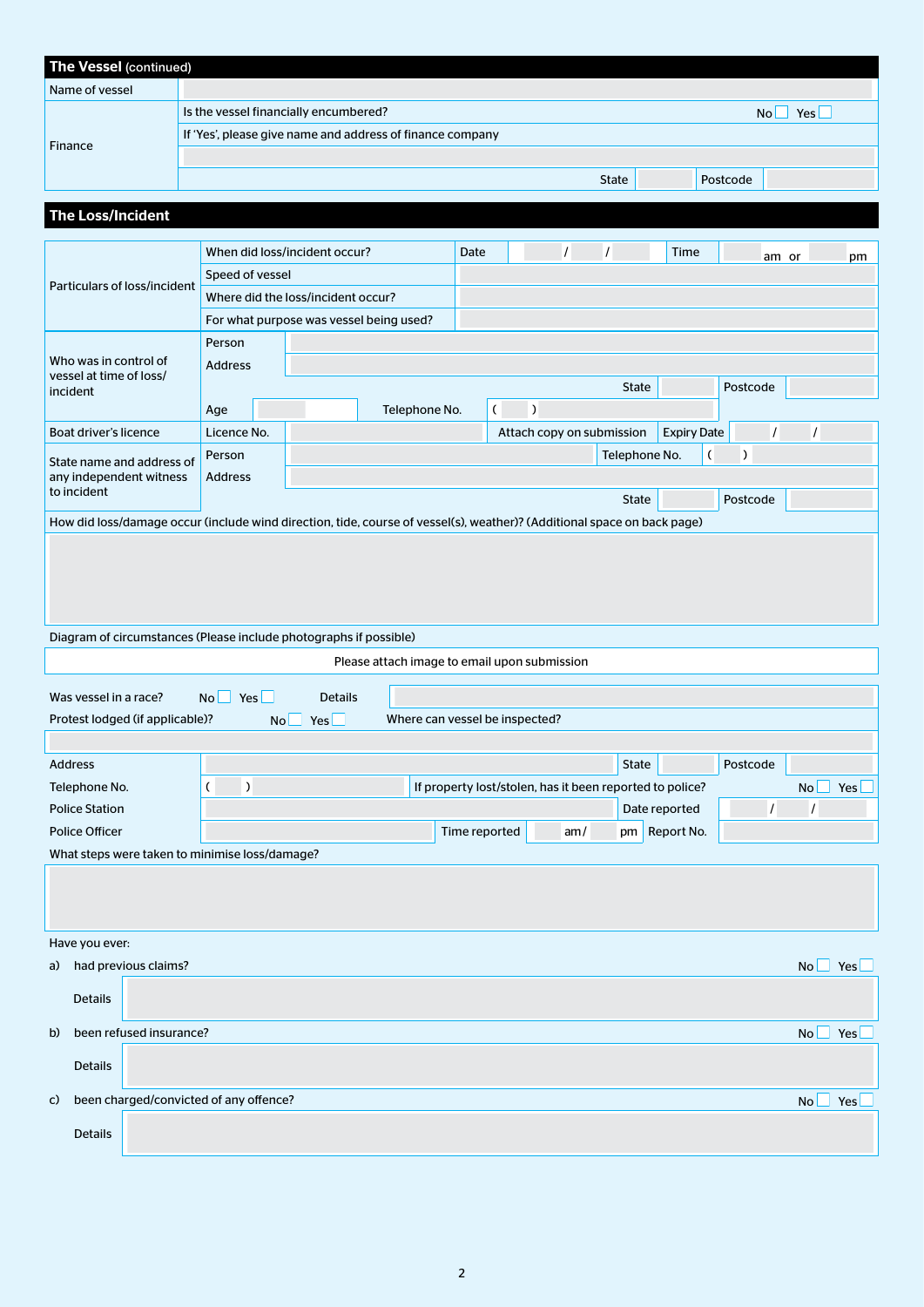| Particulars in Relation to Third Parties (if applicable) |                       |                      |                           |          |  |  |  |  |  |  |
|----------------------------------------------------------|-----------------------|----------------------|---------------------------|----------|--|--|--|--|--|--|
| Damage to property<br>А.                                 |                       |                      |                           |          |  |  |  |  |  |  |
| Owner of other yessel                                    | Name<br>Telephone No. | $\lambda$            |                           |          |  |  |  |  |  |  |
|                                                          | <b>Address</b>        | <b>State</b>         | Postcode                  |          |  |  |  |  |  |  |
| Details of other vessel                                  | Make of hull          |                      |                           | Reg. No. |  |  |  |  |  |  |
| Name of vessel                                           |                       |                      | Name of insurance company |          |  |  |  |  |  |  |
| Were you at fault?                                       | No.                   | $Yes$ - Give reasons |                           |          |  |  |  |  |  |  |
|                                                          |                       |                      |                           |          |  |  |  |  |  |  |
|                                                          |                       |                      |                           |          |  |  |  |  |  |  |
|                                                          |                       |                      |                           |          |  |  |  |  |  |  |
|                                                          |                       |                      |                           |          |  |  |  |  |  |  |

Describe damage to other vessel, motor etc.

| Estimated cost of repairs |  |
|---------------------------|--|
| Where is the vessel now?  |  |

| <b>B.</b><br>Injury to other people                                   |                |  |              |                  |          |  |  |
|-----------------------------------------------------------------------|----------------|--|--------------|------------------|----------|--|--|
| Injured person(s)                                                     | Name           |  |              |                  |          |  |  |
|                                                                       | <b>Address</b> |  | <b>State</b> |                  | Postcode |  |  |
|                                                                       | Name           |  |              |                  |          |  |  |
|                                                                       | <b>Address</b> |  | <b>State</b> |                  | Postcode |  |  |
|                                                                       | Name           |  |              |                  |          |  |  |
|                                                                       | <b>Address</b> |  | <b>State</b> |                  | Postcode |  |  |
| Was the scene attended by the Police or other Person(s) of Authority? |                |  |              | <b>No</b><br>Yes |          |  |  |
| Give details (including details of injury)                            |                |  |              |                  |          |  |  |
|                                                                       |                |  |              |                  |          |  |  |

Name and address of any Hospitals/Doctors etc. treating Third Parties.

Where were the Third Parties when the incident occurred?

Do you know the Third Party(ies)? No Yes  $\Box$  - If 'Yes', how?